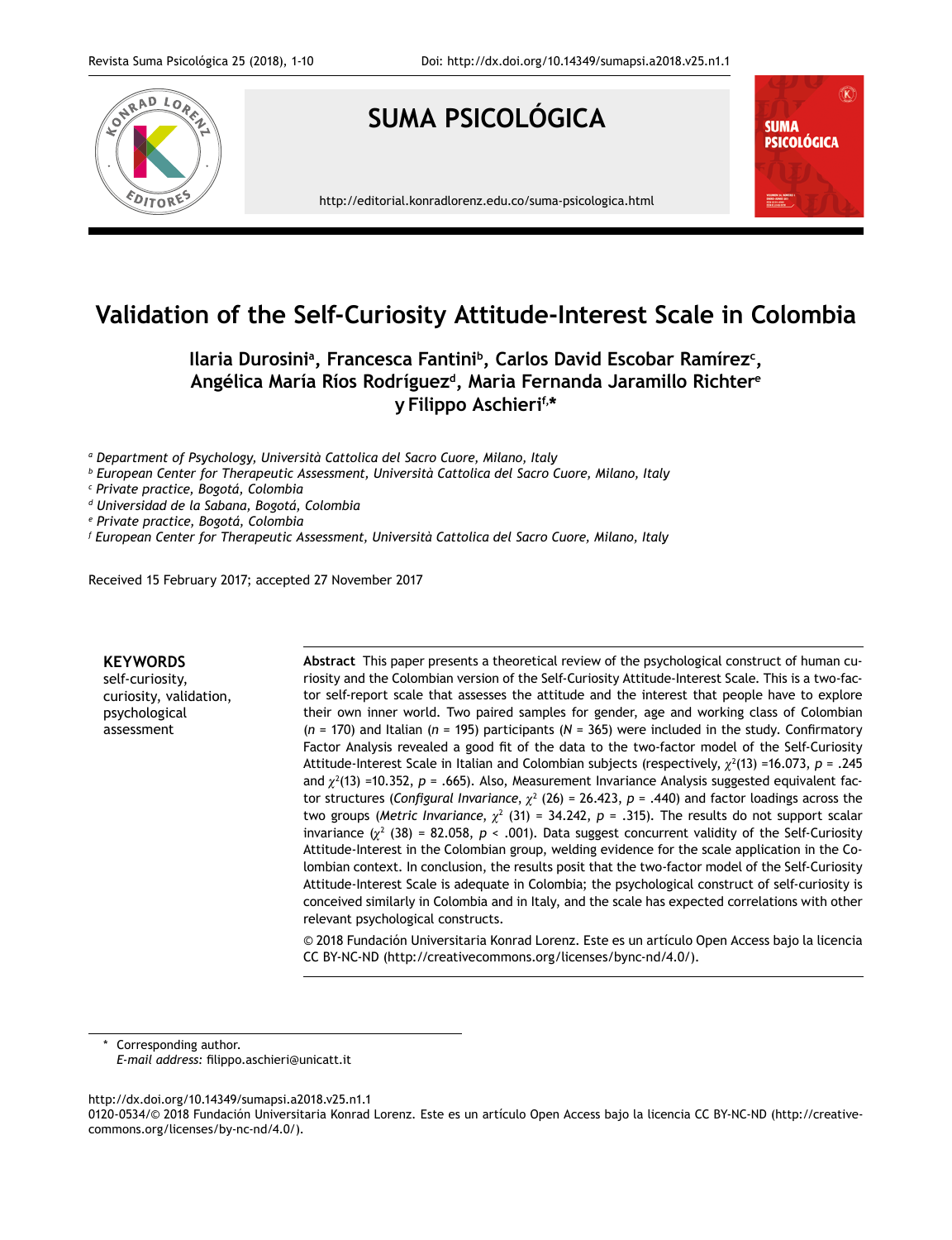curiosidad sobre sí mismo, curiosidad, validación, evaluación psicológica

**Resumen** El objetivo de este estudio es presentar una revisión teórica del constructo psicológico de la curiosidad humana, así como presentar la validación de la versión colombiana de la *Self-Curiosity Attitude-Interest Scale*, una escala de auto-reporte de dos factores que evalúa la actitud y el interés que la gente posee para explorar su propio mundo interior. Se incluyeron en el estudio participantes (*N* = 365) Colombianos (*n* = 170) e Italianos (*n* = 195) pareados por género, edad y clase trabajadora. El Análisis Factorial Confirmatorio ha revelado un buen ajuste de los datos al modelo de dos factores de *Self-Curiosity Attitude-Interest Scale* en participantes italianos y colombianos (respectivamente,  $\chi^2(13)$  =16.073,  $p = .245$  y  $\chi^2(13)$ =10.352, *p* = .665). El Análisis de Invariancia ha sugerido factores de estructuras (*Invariancia de Configuración,*  $\chi^2$  (26) = 26.423, *p* = .440) y pesos de los factores equivalentes entre los dos grupos (*Invariancia Métrica*, <sup>2</sup> (31) = 34.242, *p* = .315). Los datos no soportan la Invariancia Escalar  $(x^2)$  (38) = 82.058,  $p < .001$ ). Adicionalmente, los datos destacaron la validez concurrente de la escala en el grupo de Colombia, y la posibilidad de aplicar la escala en el contexto colombiano. En conclusión, los resultados demuestran que el modelo de dos factores de la *Self-Curiosity Attitude-Interest Scale* es apto para ser aplicado en Colombia, así mismo reflejan que el concepto psicológico de la *self-curiosity* es concebido de forma similar tanto en Colombia como en Italia, y que la escala indica correlaciones con otras construcciones psicológicas relevantes. © 2018 Fundación Universitaria Konrad Lorenz. This is an open access article under the CC BY-NC-ND license (http://creativecommons.org/licenses/bync-nd/4.0/).

Latin-American researchers showed that curiosity has an important role in different areas of psychology. In school psychology, curiosity is considered crucial to develop students' critical thinking, a scientific attitude (Sánchez, 2007), and to grow the desire to increase personal knowledge (Lopez & Snyder, 2009). In clinical psychology, curiosity prevents the development of personality disorders (Sánchez, Méndez, & Garber, 2009; Wanden-Berghe, Sanz-Valero, & Wanden-Berghe, 2011). In social psychology, curiosity relates to the motivation of trying new behaviors and have new experiences with peers (Arango & Vanegas, 2014; García & Valdez, 2017; Trujillo & Flòrez, 2013). Whilst curiosity has clear practical relevance, and can be generally considered as the desire to acquire new information about the world by learning new information through exploratory behavior (Berlyne, 1949, 1950, 1954, 1960; Loewenstein, 1994; Spielberger & Starr, 1994), researchers have alternated during time between different theoretical conceptions to account for its mechanisms of action. On the one hand, authors dealing with curiosity saw it as an unpleasant emotional state trigged by novel, ambiguous, or complex stimuli. In this line, people manifest an increasing desire to acquire new information through exploratory behavior in order to reduce cognitive and perceptual incoherence (Berlyne, 1954; Dember, 1956; Harlow, 1950). However, this stance could not explain why people search situations that actually stimulate their curiosity (Berlyne, 1966; Fowler, 1966; Hebb, 1955). Hence, other theorists suggested that people are motivated to maintain an optimal level of arousal (Berlyne, 1967; Hebb, 1955; Leuba, 1955), balancing anxiety for the unknown with the pleasure for new discoveries. Thus, the so called "optimal arousal model" stressed the multidimensionality of the construct of curiosity. In recent years, Litman and colleagues (Litman, 2005; Litman & Jimerson, 2004; Litman & Silvia, 2006) showed that curiosity could be the outcome of both feelings of interest and of feelings of deprivation, while Kashdan and Fincham (2004) highlighted both a dispositional trait-feature and a situational-state kind of curiosity.

Recently, - prompted by the crucial role of clients' curiosity about themselves in Therapeutic Assessment (Finn, 2007)– a brief intervention in which psychological tests are used to address clients' questions about themselves (Aschieri, De Saeger, & Durosini, 2015), Aschieri and Durosini (2015) focused on a facet of curiosity, self-curiosity, defined as the disposition that people have to explore their inner world and the interest in understanding oneself better. Aschieri and Durosini developed the Self-Curiosity Attitude-Interest Scale (SCAI), a Likert-type scale that assesses the way in which people discover new aspects of their psychological functioning. This scale explores the individual differences in curiosity about self through two positively correlated dimensions (*r* = .42): the first factor, Attitude toward Self-Curiosity, refers to the attitude that people have to explore own inner world; the second factor, Interest in Increasing Knowledge of Self, refers to the interest that people have about new aspects of themselves (Aschieri & Durosini, 2015). In the aforementioned study, the SCAI scale showed temporal stability in a four months' retest  $(r = .78, p < .001)$ , convergent validity with self-reflection (*r* = .55, *p* < .001), openness to experience (*r* = .35, *p* < .001), extraversion and agreeableness (respectively, *r* = .20 and .19, *p* < .05). Self-curiosity correlated also with a widely measure of general curiosity (*r* = .30, *p* < .001), suggesting that while the nomological network of self-curiosity included conceptually related variables, self-curiosity is still a specific and distinct construct. A follow-up study (Aschieri, Durosini, Locatelli, Gennari, & Smith, 2016) showed Configural, Metric and Scalar Invariance of the SCAI in a cross-sectional study involving people with different levels of fluid intelligence, and no correlations between self-curiosity and intelligence  $(\beta = .06, p = .20)$ . Aschieri and Durosini (2015) and Aschieri et al. (2016) also found acceptable coefficients of internal consistency for the full scale, particularly given the scale's 7-item length ( $\alpha$  = .65 and  $\alpha$  = .72, respectively).

To date no studies have been carried out on the psychological construct of self-curiosity in Colombia. The relevance of testing a new measure in different countries allows the cross-cultural comparisons of subjects in those countries and eventually the development of increasingly universal laws of psychological functioning (Matsumoto, 2001). To this aim, this manuscript provides data on the validity of the Colombian version of the SCAI (Aschieri & Durosini, 2015).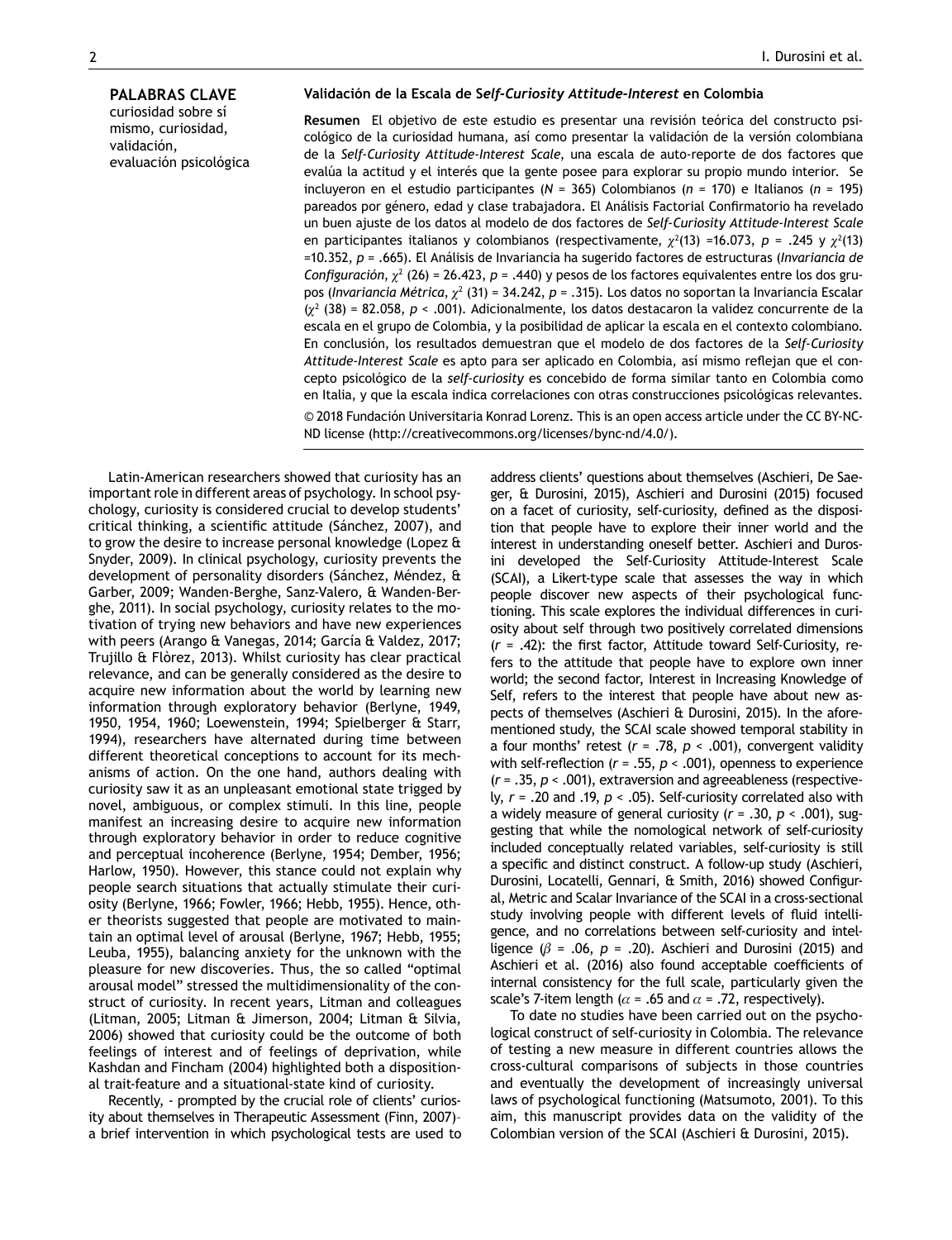Specifically, we assess the two-factor structure of the SCAI Scale in Colombia following a typical cross-cultural scale adaptation process and recommended statistical procedures (Beaton, Bombardier, Guillemin, & Ferraz, 2000; Gálvez-Nieto, Salvo, Pérez-Luco, Hederich, & Trizano-Hermosilla, 2017; Gómez-Lugo et al., 2016; Ruiz, Rosado, & Galisteo, 2015; Soler et al., 2016; Vallejo-Medina et al., 2016; Van de Vijver, 2001) hence through Confirmatory Factor Analysis (CFA) and Measurement Invariance Analysis (MI). Also, the scale reliability and the construct validity were evaluated, correlating the SCAI with other conceptually related scales already valid for use in Colombia or Latin American countries.

# **Method**

#### **Participants**

A convenience sample of 365 subjects participated in this study: 170 were Colombian (female = 114; male = 56;  $M_{\text{age}}$  30.13; *SD* = 11.93) and 195 were Italian (female = 125; male = 70;  $M_{\text{age}}$  = 29.48; *SD* = 10.31). The two sub-samples showed no differences for gender ( $\chi^2(1)$  = .35, *p* = .553), age ( $\chi^2(3)$  = 5.77, *p* = .124), and work ( $\chi^2(2)$  = 3.94, *p* = .140). Participants were recruited through psychology blogs, commercial mailing lists, and social networks. All the socio-demographic data are displayed in Table 1.

#### **Procedure**

Three native interpreters performed a forward translation and back translation of the original questionnaire into Colombian from Italian (see Appendix). The goodness of the translation was judged by the degree of overlap with

#### **Data Analysis**

Confirmatory Factor Analysis (CFA) was used to test the fit of the two-factor correlated model (Aschieri & Durosini, 2015) in the Colombian and Italian samples. Missing data were calculated using the Expectation-Maximization technique.

Institutes of Health (NIH) Office of Extramural Research.

Then, an analysis of Measurement Invariance (MI) was conducted in order to determine if and how the structure of the SCAI differed between the Colombian and Italian samples. MI analyses were realized by increasingly restrictive models: (a) Model 1 tested Configural Invariance, assessing if the factor structure was the same across groups; (b) Model 2 tested the Metric Invariance by constraining the factor loading to be equal across groups; (c) Model 3 tested Scalar Invariance by constraining the loading and the intercepts of individual items to be the same across groups.

Also, both Cronbach's alpha and Ordinal Alpha via Empirical copula (Bonanomi, Nai Ruscone, & Osmetti, 2012; Bonanomi, Cantaluppi, Nai Ruscone, & Osmetti, 2015) and Pearson's correlations were run in order to determine the reliability and the validity of the SCAI in the Colombian context. Statistical analyses were conducted using *SPSS AMOS 22.0*, *SPSS Statistical Software 20.0* and *R Software*.

#### **Instruments**

The SCAI Scale was correlated with instruments already translated, adapted for the use with Spanish-speaking participants or developed in Latin-American context.

**Table 1** Socio-demographic Analysis of the Colombian Sample (*n*=170) and the Italian Sample (*n*=195)

|                         |                     | Colombian Sample (n=170) |      | Italian Sample (n= 195) |      |          |                |      |
|-------------------------|---------------------|--------------------------|------|-------------------------|------|----------|----------------|------|
| <b>Descriptive Data</b> |                     | $\mathbf n$              | %    | $\mathsf{n}$            | %    | $\chi^2$ | df             | p    |
| Gender                  |                     |                          |      |                         |      | .351     | 1              | .553 |
|                         | Male                | 56                       | 32.9 | 70                      | 35.9 |          |                |      |
|                         | Female              | 114                      | 67.1 | 125                     | 64.1 |          |                |      |
| Age                     |                     |                          |      |                         |      | 5.766    | 3              | .124 |
|                         | $18 - 25$           | 95                       | 55.9 | 103                     | 53.1 |          |                |      |
|                         | $26 - 35$           | 29                       | 17.0 | 49                      | 25.3 |          |                |      |
|                         | $36 - 45$           | 21                       | 12.4 | 25                      | 12.8 |          |                |      |
|                         | $45 - 65$           | 25                       | 14.7 | 17                      | 8.8  |          |                |      |
| Occupation              |                     |                          |      |                         |      | 3.936    | $\overline{2}$ | .140 |
|                         | Unemployed          | 71                       | 41.8 | 96                      | 50   |          |                |      |
|                         | <b>Blue Collar</b>  | 55                       | 32.3 | 45                      | 23.4 |          |                |      |
|                         | <b>White Collar</b> | 44                       | 25.9 | 51                      | 26.6 |          |                |      |

*Note*. Chi-square tests were used to assess group differences in gender, age, and occupation status.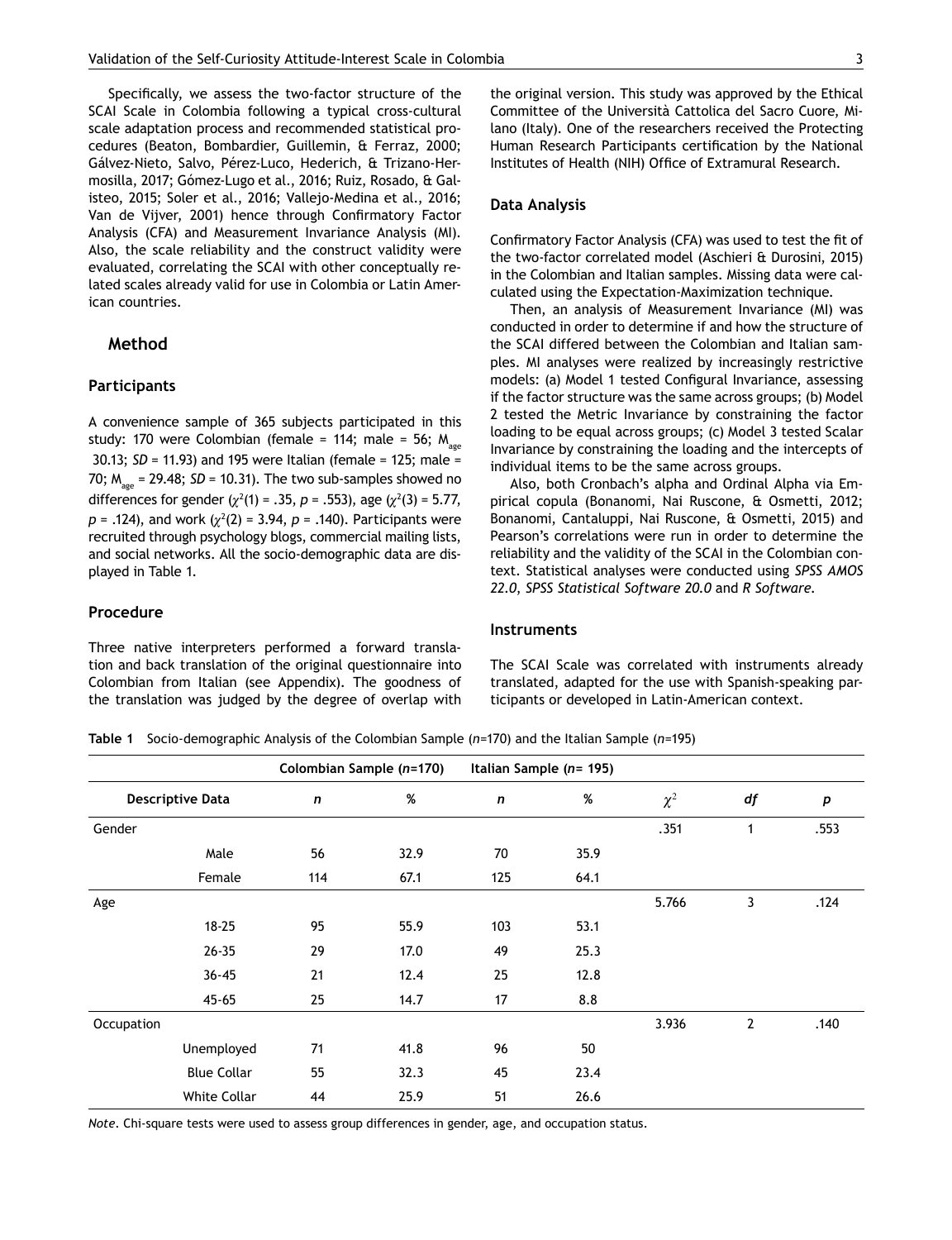**NEO-Five Factor Inventory (NEO-FFI; Costa & McCrae, 1989; Costa & McCrae, 1999)**. The NEO-FFI is a 60-item self-report questionnaire that assesses personality through the broad domains of the five factor model: Openness, Extraversion, Agreeableness, Neuroticism, and Conscientiousness. Internal consistency (Cronbach's alpha) was .716 for Openness, .826 for Extraversion, .772 for Agreeableness, .829 for Neuroticism, and .858 for Conscientiousness.

**Philadelphia Mindfulness Scale (PHLMS; Cardaciotto, Herbert, Forman, Moitra, & Farrow, 2008; Tejedor et al., 2014).** The PHLMS is a brief self-report questionnaire that evaluates mindfulness in adults through two key components: Awareness, and Acceptance. The first factor relates to the continuous operation of internal and external stimuli, and the second factor concerns the person's non-judgmental disposition towards one's experience. Internal reliability was measured for Awareness and Acceptance factors and revealed a good consistency (Cronbach's alpha equal to .786 and .832, respectively).

**Interest and Deprivation Scale (ID; Litman, 2008).** The ID scale is a 10-item self-report instrument that measures two specific dimensions of epistemic curiosity. The first factor is Interest (I-type curiosity) and it is related with how people enjoy learning new ideas, while the second factor is Deprivation (D-type curiosity) and it's concerns with the way in which people find solutions to specific problems. In the present study, the test shows a satisfactory internal consistency as Cronbach's alpha for Interest is .630 and for Deprivation is .687.

**Academic Motivation Scale (Escala de Motivación Académica, EMA; Vallerand et al., 1992; Stover, de la Iglesia, Rial Boubeta, & Fernández, 2012).** The EMA is a 27-item self-report questionnaire that allows to compare motivational and academic variables through seven items in order to understand their impact on learning and perceived competence. Factors' Cronbach's alpha were .569 for Intrinsic Motivation Towards Stimulating Experiences, .812 for Intrinsic Motivation Towards Achievement, .844 for Intrinsic Motivation Towards Knowledge, .562 for Extrinsic Motivation Identified, .811 for Extrinsic Motivation Introjected, .800 for Extrinsic Motivation Regulated Externally, and .819 for Amotivation.

**Positive and Negative Affectivity Scale (PANAS; Watson, Clark, & Tellegan, 1988; Moriondo, De Palma, Medrano, & Murillo, 2012).** The PANAS is a 20-item scale that aims to evaluate the underlying structure of affective states through two factors (Positive Emotions and Negative Emotions). The instrument in this study showed good internal consistency (Cronbach's alpha equal to .814 for the first factor [Positive Emotions] and .908 for the second factor [Negative Emotions]).

**Satisfaction With Life Scale (SWLS; Diener, Emmons, Larsen, & Griffin, 1985).** The SWLS is a brief self-report instrument that assess well-being. This scale is composed by 5-items and showed a good internal consistency (Cronbach's alpha equal to .851).

#### **Results**

#### **Confirmatory Factor Analysis (CFA)**

CFA tested the fit of the two-factor correlated model of the SCAI Scale (Figure 1). Analyses were run for Colombian and Italian samples, separately. Results of CFA conducted on the Colombian sample showed an excellent fit  $(\chi^2(13) = 10.352, p)$ = .665;  $\chi^2$ /df = .796, GFI = .982, CFI = 1.000, RMSEA = .000, 95% CI [.000; .062], *SRMR* = .037). In the same line, results of CFA conducted on the Italian sample revealed an excellent fit to the data  $(\chi^2(13) = 16.073, p = .245; \chi^2/df = 1.236,$ GFI = .978, CFI = .981, RMSEA = .035, 95% CI [.000; .083], *SRMR* = .043).

**Figure 1** Correlated structural model of the Colombian version of the SCAI.



*Note*: Items 5, 6, and 7 were reversed.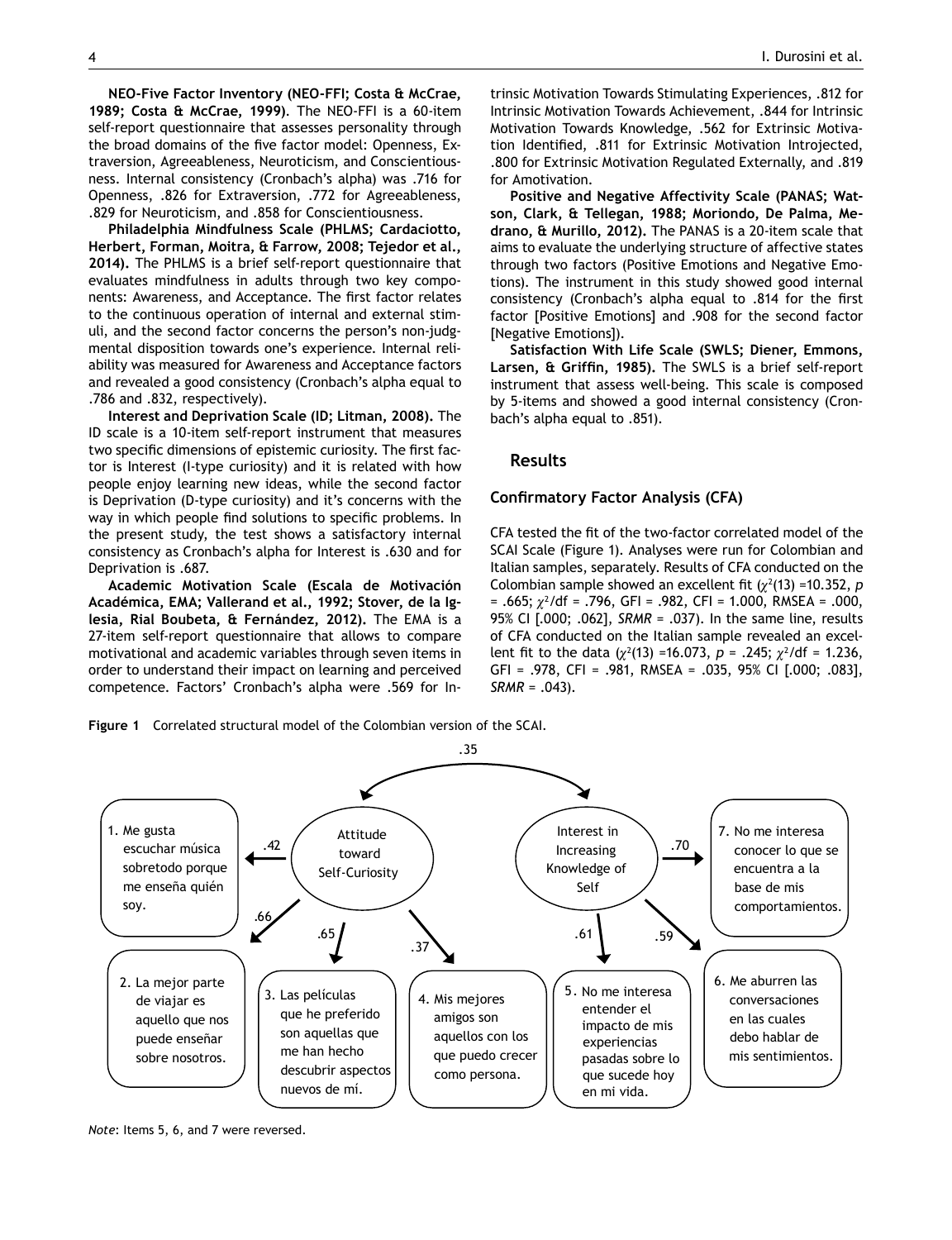#### **Measurement Invariance Analysis (MI)**

Results of the MI suggest that Model 1 provides an excellent fit to the data  $(\chi^2 \ (26) = 26.423; \ p = .440; \ \chi^2/df = 1.016;$ RMSEA = .007; 90% CI [.000; .042]; CFI = .999;  $\Delta x2$  = 16.071;  $\Delta df$  = 13; *p* = .245), indicating that the factorial structure is equivalent in Colombian and Italian subjects. Model 2 provides an excellent fit to the data as well  $(\chi^2$  (31) = 34.242; *p* = .315; <sup>2</sup> /*df* = 1.105; RMSEA = .017; 90% CI [.000; .044]; CFI = .989;  $\Delta x2$  = 23.890;  $\Delta df$  = 18;  $p$  = .159), indicating that the items factor loadings are equivalent between groups. Model 3, adding constrains to loadings and items intercepts, reveals significant differences between the two groups  $(\chi^2)$  $(38)$  = 82.058; *p* < .001;  $\chi^2$ /df = 2.159; RMSEA = .057; 90% CI [.040; .073]; CFI = .855;  $\Delta \chi^2$  = 71.706,  $\Delta df$  = 25, p < .001). These results suggest that levels of self-curiosity differ systematically between Italian and Colombian participants.

#### **Scale Reliability**

The internal consistency of the SCAI was calculated using both Cronbach's alpha and Ordinal Alpha via Empirical Copula Index (Bonanomi et al., 2012; Bonanomi et al., 2015). The latter is a modification of the Zumbo's Ordinal Alpha (Gadermann, & Zeisser, 2007) useful to assess the reliability of polytomous ordinal response items. The Colombian version of the SCAI showed a Cronbach's alpha coefficients equal to .634 for the total scale and a coefficients equal to .600 and .664 for the Attitude toward Self-Curiosity and the Interest in Increasing Knowledge of Self factors. In the same line, Ordinal Alpha via Empirical Copula Index highlighted a coefficient equal to .645 for the total scale, and to .598 and .683 for the first factor Attitude toward Self-Curiosity and the second factor Interest in Increasing Knowledge of Self, respectively.

The inter-item correlation analysis revealed that Colombian and Italian samples had comparable coefficients for all the item of the SCAI (Table 2). The data suggested that the highest discrepancy between Colombians and Italians was .206 between Item 3 "Las películas que he preferido son aquellas que me han hecho descubrir aspectos nuevos de mí" and Item 2 "La mejor parte de viajar es aquello que nos puede enseñar sobre nosotros". Also, there is a discrepancy of .141 between Item 7 "No me interesa conocer lo que se encuentra a la base de mis comportamientos" and Item 6 "Me aburren las conversaciones en las cuales debo hablar de mis sentimientos".

The item-total correlation analysis revealed a significant contribution of each item of the SCAI to the Total Scale score (Table 3).

Regarding normality, Skewness and Kurtosis were in the range +/- 1.93 and +/- 3.35, respectively (Table 3). Curran, West and Finch (1996) stated that non-normality issues arise when Skewness exceeds the absolute value of 2.0 and/or Kurtosis exceeds the absolute value of 7.0 (p. 26). These thresholds are commonly adopted in the field of personality assessment, to make a decision on whether a mathematical transformation (e.g., log transformation) is or is not needed for a given variable (e.g., Giromini, Velotti, de Campora, Bonalume, & Zavattini, 2012; Giromini et al., 2016).

#### **Scale Construct Validity**

In order to evaluate the construct validity of the scale, the Colombian version of the SCAI was correlated with other instruments validated with Spanish speaking groups. Table 4 shows the correlations between the Colombian version of the SCAI and all other instruments.

The SCAI Total scale and the NEO-FFI showed a moderate correlation in Openness (*r* = .34, *p* < .001) and two small yet significant correlations with Extraversion and Agreeableness (*r* = .20, *p* = .010; *r* = .15, *p* = .047, respectively). In particular, the first factor of the SCAI Scale, Attitude toward Self-Curiosity, showed a moderate correlation with

**Table 2** Inter-item correlations coefficients in Colombian (*n* = 170) and Italian samples (*n* = 195)

| Item                                                                                                       | 1.        | 2.        | 3.        | 4.           | 5.        | 6.        | 7. |
|------------------------------------------------------------------------------------------------------------|-----------|-----------|-----------|--------------|-----------|-----------|----|
| 1. Me gusta escuchar música sobretodo<br>porque me enseña quién soy                                        |           |           |           |              |           |           |    |
| 2. La mejor parte de viajar es aquello que<br>nos puede enseñar sobre nosotros                             | .235/.208 |           |           |              |           |           |    |
| 3. Las películas que he preferido son<br>aquellas que me han hecho descubrir<br>aspectos nuevos de mí      | .316/.319 | .422/.216 |           |              |           |           |    |
| 4. Mis mejores amigos son aquellos con<br>los que puedo crecer como persona                                | .184/.307 | .299/.287 | .176/.255 |              |           |           |    |
| 5. No me interesa entender el impacto<br>de mis experiencias pasadas sobre lo<br>que sucede hoy en mi vida | .071/.022 | .147/.106 | .219/.170 | $-.031/.119$ |           |           |    |
| 6. Me aburren las conversaciones en las<br>cuales debo hablar de mis sentimientos                          | .058/.023 | .181/.142 | .153/.064 | .099/.100    | .346/.324 |           |    |
| 7. No me interesa conocer lo que se encuentra<br>a la base de mis comportamientos                          | .048/.169 | .154/.263 | .148/.182 | .069/.152    | .436/.527 | .418/.277 |    |

*Note*. Correlations regarding Colombian sample are placed to the left of the slash, those regarding Italian sample are placed to the right. Items 5, 6, and 7 were reversed.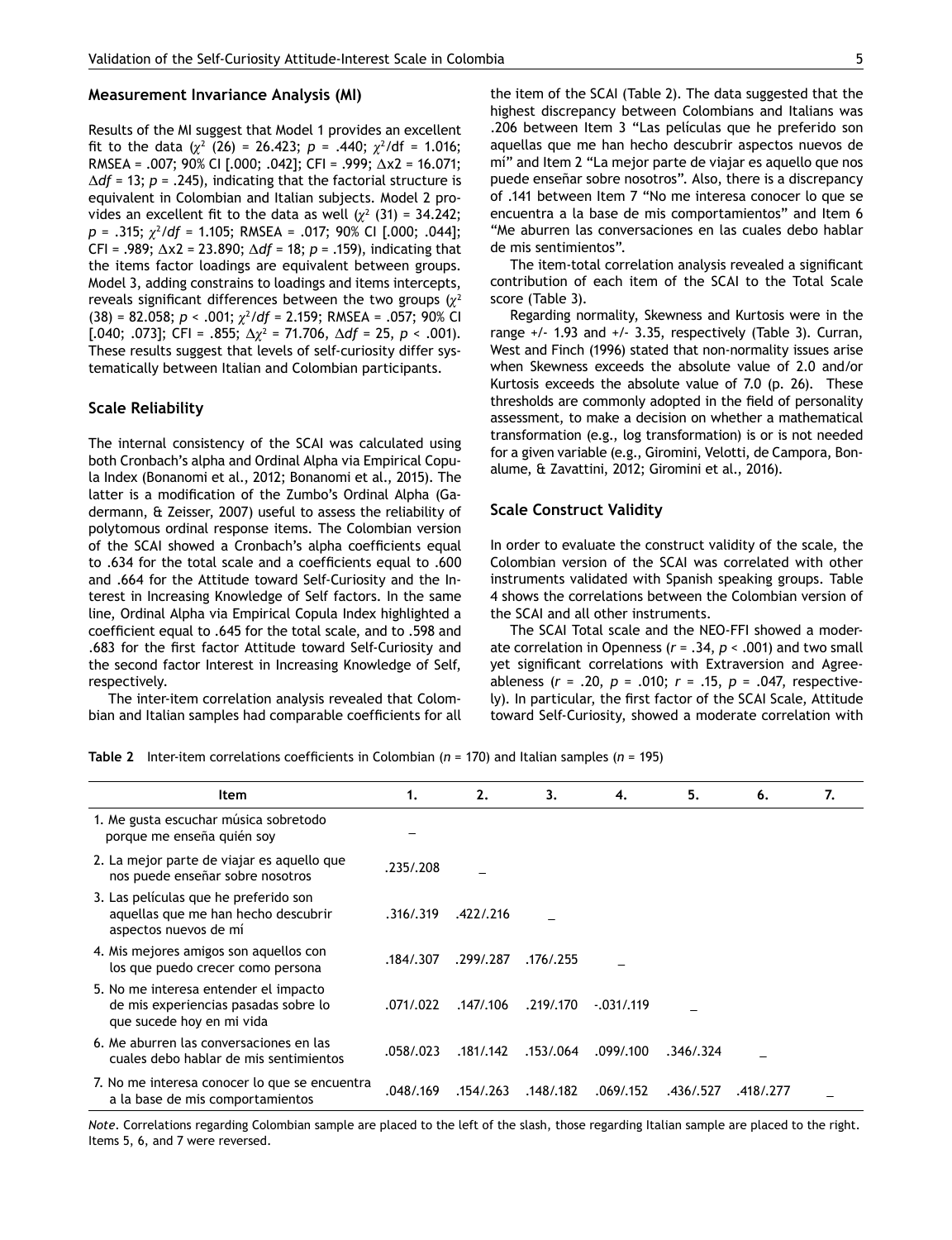|  |                                                         | Table 3 Means, Standard Deviations (SD), descriptive statistics, item-total correlations, and Ordinal Alpha if item deleted in Co- |  |  |  |  |
|--|---------------------------------------------------------|------------------------------------------------------------------------------------------------------------------------------------|--|--|--|--|
|  | lombian ( $n = 170$ ) and Italian samples ( $n = 195$ ) |                                                                                                                                    |  |  |  |  |

| Item                                                                                                       | M           | SD          | <b>Skewness</b> | <b>Kurtosis</b> | Item-total<br>correlations | Ordinal Alpha<br>if item deleted |
|------------------------------------------------------------------------------------------------------------|-------------|-------------|-----------------|-----------------|----------------------------|----------------------------------|
| 1. Me gusta escuchar música sobretodo<br>porque me enseña quién soy                                        | 3.027/3.410 | 1.090/1.365 | .059/-.529      | $-527/-889$     | .258/.286                  | .635/.571                        |
| 2. La mejor parte de viajar es aquello<br>que nos puede enseñar sobre nosotros                             | 3.635/3.974 | 1.169/1.146 | $-.600/-.904$   | $-.373/0.018$   | .426/.343                  | .599/0.554                       |
| 3. Las películas que he preferido son<br>aquellas que me han hecho descubrir<br>aspectos nuevos de mí      | 3.328/3.406 | 1.154/1.338 | $-.319/-.462$   | $-.567/-.830$   | .423/.343                  | .597/.549                        |
| 4. Mis mejores amigos son aquellos con<br>los que puedo crecer como persona                                | 3.818/4.405 | 1.150/.955  | $-748/ -1.859$  | $-239/3.350$    | .224/.355                  | .644/0557                        |
| 5. No me interesa entender el impacto<br>de mis experiencias pasadas sobre lo<br>que sucede hoy en mi vida | 3.890/4.236 | 1.122/1.238 | $-923/ -1.546$  | .088/1.185      | .346/0.362                 | .598/0.541                       |
| 6. Me aburren las conversaciones en<br>las cuales debo hablar de mis<br>sentimientos                       | 3.585/3.554 | 1.226/1.422 | $-542/-501$     | $-.678/-1.063$  | .364/0.255                 | .597/0.569                       |
| 7. No me interesa conocer lo que<br>se encuentra a la base de mis<br>comportamientos                       | 3.952/4.405 | 1.112/1.063 | $-0.995/0.1937$ | .307/2.949      | .375/.471                  | .589/0.517                       |

*Note.* Data regarding Colombian sample are placed to the left of the slash, those regarding Italian sample are placed to the right. Items 5, 6, and 7 were reversed.

Openness (*r* = .37, *p* < .001), while the second factor of the SCAI Scale, Interest in Increasing Knowledge of Self, showed a small significant correlation with Extraversion (*r* = .17, *p* = .029) and Agreeableness (*r* = .16, *p* = .042).

Regarding the PHLMS, the SCAI Total scale showed a moderate correlation with Awareness (*r* = .38, *p* < .001) and a negative and small correlation with Acceptance (*r* = -.177, *p* = .021). The Attitude toward Self-Curiosity and the Interest in Increasing Knowledge of Self factors of the Colombian version of the SCAI showed moderate correlations with Awareness (*r* = .37, *p* < .001; *r* = .21, *p* < .01, respectively). Also, the Attitude toward Self-Curiosity factor showed a negative and small correlation with Acceptance (*r* = -.18, *p* = .017).

In the ID Scale, Interest factor and Deprivation factor showed significant correlations with the SCAI Total scale (*r* = .30, *p* < .01; *r* = .23, *p* < .01, respectively). Also, Attitude toward Self-Curiosity SCAI factor showed significant correlations with Interest (*r* = .32, *p* < .01) and Deprivation factors (*r* = .27, *p* < .001). However, Interest in Increasing Knowledge of Self does not show significant correlation with the ID Scale.

The EMA showed significant correlations with the SCAI Total scale. Specifically, data showed positive correlation between SCAI Total score and Intrinsic Motivation Towards Stimulating Experiences (*r* = .30, *p* < .01), Intrinsic Motivation Towards Achievement (*r* = .24, *p* = .018), and Intrinsic Motivation Towards Knowledge (*r* = .35, *p* < .001). The first factor of the SCAI correlated with Intrinsic Motivation Towards Stimulating Experiences (*r* = .31, *p* < .01), with Intrinsic Motivation Towards Achievement (*r* = .26, *p* < .01), and Intrinsic Motivation Towards Knowledge (*r* = .24, *p* = .016). The second factor of the SCAI correlated only with Intrinsic Motivation Towards Knowledge (*r* = .28, *p* < .01).

Also, the SCAI Total scale and the Attitude toward Self-

Curiosity showed positive and significant correlations with the Positive Emotions of PANAS Scale (*r* = .23, *p* = .020; *r* = .28, *p* < .01). However, no statistical significant correlations were found between SCAI factors and Negative Emotions.

Finally, no significant correlations were found between the SCAI Total scale and the SWLS Total scale, nor between the SCAI's individual factors and the SWLS Total scale.

#### **Discussion**

This paper aimed to assess the psychometric properties of the Colombian translation of the SCAI. The data show that the two-factor structure of the SCAI fits the data from Colombian subjects. CFA and MI analyses suggest that participants with different culture conceptualize curiosity about new aspects of their psychological functioning similarly. Configural (Model 1) and Metric Invariance (Model 2) revealed that each factor is associated with identical item sets across groups and with equal corresponding factor loadings across groups. Instead, Scalar Invariance (Model 3) was not satisfied. Colombian and Italian subjects could not be meaningfully compared and contrasted on the dimension of self-curiosity.

Analyses run on the construct validity of the SCAI confirm previous findings (Aschieri & Durosini, 2015) in which self-curiosity appeared, as a whole and in its first factor, moderately correlated with the extent to which people are cognitively curious, innovative, and perceptive. The results suggest that self-curiosity is related to a person's efforts to perceive internal impulses and make use of them in their behaviors. This study also supports the hypothesis described in Aschieri and Durosini (2015), regarding the role of dissatisfaction about one's own personality and curiosity. In fact, the negative correlations between the attitude that people have to explore own inner world and the Acceptance factor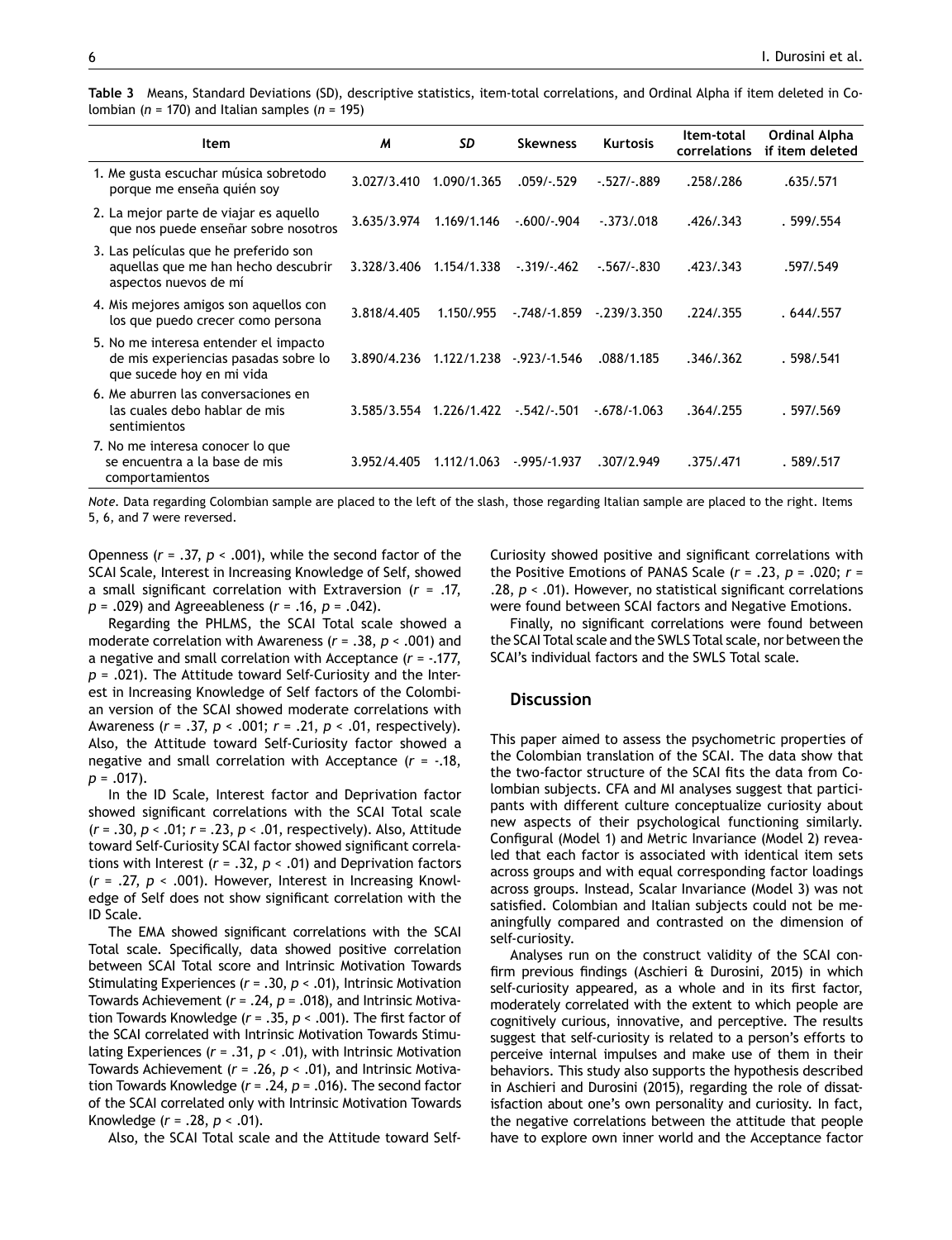|                                                      | <b>SCAI - Attitude toward</b><br>Self-Curiosity | SCAI - Interest in Increasing<br>Knowledge of Self | <b>SCAI - Total</b><br>Scale |
|------------------------------------------------------|-------------------------------------------------|----------------------------------------------------|------------------------------|
|                                                      | $\mathsf{r}$                                    | $\mathsf{r}$                                       | $\mathsf{r}$                 |
| NEO-FFI                                              |                                                 |                                                    |                              |
| <b>Openness</b>                                      | $.365**$                                        | .148                                               | $.336**$                     |
| Extraversion                                         | .142                                            | $.167*$                                            | $.197*$                      |
| Agreeableness                                        | .086                                            | $.157*$                                            | $.153*$                      |
| Neuroticism                                          | .088                                            | $-.072$                                            | .017                         |
| Conscientiousness                                    | .003                                            | .031                                               | .021                         |
| <b>PHLMS</b>                                         |                                                 |                                                    |                              |
| Awareness                                            | $.373**$                                        | $.213**$                                           | $.383**$                     |
| Acceptance                                           | $-183*$                                         | $-.087$                                            | $-.177*$                     |
| ID                                                   |                                                 |                                                    |                              |
| Interest                                             | $.315**$                                        | .144                                               | $.302**$                     |
| Deprivation                                          | $.269**$                                        | .079                                               | $.232**$                     |
| <b>EMA</b>                                           |                                                 |                                                    |                              |
| Intrinsic Motivation Towards Stimulating Experiences | $.305**$                                        | .136                                               | $.297**$                     |
| Intrinsic Motivation Towards Achievement             | $.259**$                                        | .092                                               | $.236*$                      |
| Intrinsic Motivation Towards Knowledge               | $.241*$                                         | $.282**$                                           | $.349**$                     |
| <b>Extrinsic Motivation Identified</b>               | .097                                            | .062                                               | .107                         |
| <b>Extrinsic Motivation Introjected</b>              | .119                                            | $-.032$                                            | .060                         |
| <b>Extrinsic Motivation Regulated Externally</b>     | $-.005$                                         | .009                                               | .003                         |
| Amotivation                                          | $-0.058$                                        | $-.083$                                            | $-.094$                      |
| <b>PANAS</b>                                         |                                                 |                                                    |                              |
| <b>Positive Emotions</b>                             | $.279**$                                        | .066                                               | $.233*$                      |
| <b>Negative Emotions</b>                             | .169                                            | .087                                               | .170                         |
| SWLS                                                 |                                                 |                                                    |                              |
| <b>Total Scale</b>                                   | .155                                            | .111                                               | .178                         |

**Table 4** Correlation coefficients between Colombian version of the SCAI, and NEO-FFI, PHLMS, ID, EMA, PANAS, and SWLS

*Note*. \**p* < .05, \*\**p* < .01.

suggests that dissatisfaction with one's own psychological features may motivate to understand oneself better. Also, correlational analyses highlight that that the attitude toward self-exploration is connected both with the intrinsic reward for new discoveries (Interest) and with extrinsically regulated concerns about their usefulness (Deprivation). Results also suggested that the more people are open to discover their inner experiences, the more they are also internally motivated to seek stimulating experiences and executing behaviors by own choice. Finally, the data revealed that self-curiosity is related to the degree to which a person feels enthusiastic, active, and alert, and self-curiosity is not significantly related with a person's perception of life satisfaction.

#### **Conclusions**

Decades of studies have focused on trying to explain human curiosity and curious behaviors, identifying different theoretical perspectives. Curiosity has been also addressed in Latin-American countries stressing its importance in academic achievement, personal development, self-awareness, mental health and social relationships. Recently, a new kind of curiosity -namely self-curiosity- was defined and measured through a brief self-report scale called Self-Curiosity Attitude-Interest Scale (SCAI). This instrument assesses the disposition that people have about exploring their inner world and their psychological functioning. This paper sought to validate the SCAI Scale in the Colombian context. Confirmatory Factor Analysis showed that the factor structure of the SCAI Scale is adequate in Colombian subjects. Also, Measurement Invariance Analysis highlighted that self-curiosity is conceived similarly in Colombia and in Italy and that in both countries the items that measure self-curiosity factors have similar weights on their total scores.

However, our results suggest that Colombian and Italian subjects have stable and systematic differences in the levels of self-curiosity that hinders the possibility of a direct comparison between countries. Despite the two samples were matched for relevant socio-economic features such as gender, age and occupation, the comparatively small size of the sample and the presence of uncontrolled differences (such as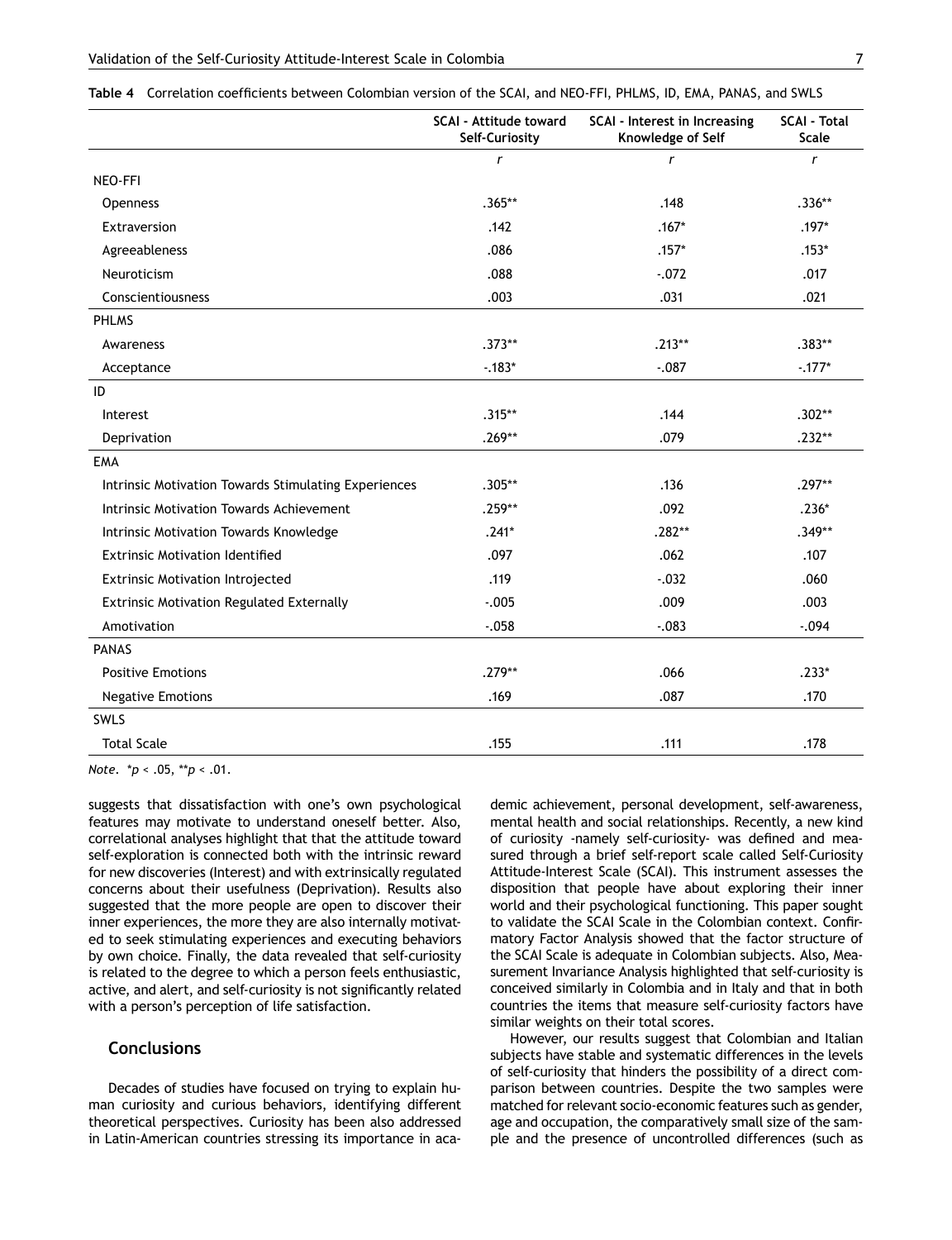social desirability, or ease with completing online surveys) in the two groups of respondents should be addressed in further studies.

This paper presented also data on reliability and concurrent validity of the SCAI. Despite several authors recommend a coefficient of internal consistency of .700 as a safe benchmark for an ethical use of self-report scales, we believe that the internal scale consistency is acceptable and suggests a non-excessive homogeneity or overlapping items (Nunnally, 1978) – considering the SCAI small number of items (seven) and the impact of the number of items on alpha coefficient (John & Benet-Martìnez, 2000). The concurrent validity of the SCAI Scale was also evaluated against other psychological constructs such as general curiosity, big five personality traits, learning motivation, affect states and personal values. The results revealed that self-curiosity is related to openness and extraversion personality traits, to intrinsic motivation, to self-awareness and to motivational dispositions to modify personal experiences. In addition, people with higher self-curiosity tend to be more sociable, energetic, and to experience more positive emotions.

From a practical and clinical standpoint, the availability of a measure of self-curiosity is useful in different fields. Clinicians' curiosity for themselves and their psychological processes is key to keep their reflexivity and self-awareness alive (Aschieri, 2016). Measuring self-curiosity helps the therapist in pacing different interventions with different kinds of clients (Frackowiak, Fantini, & Aschieri, 2015). The assessment of self-curiosity helps therapists to evaluate clients' desire to understand and discover through treatment new things about themselves, and select, on such bases, the more appropriate therapeutic approach and psychological techniques with the client, thereby modulating the timing of interventions based on the clients' availability to understand themselves better (Durosini, Tarocchi, & Aschieri, 2017) and on the presence of adequate emotional regulation skills to allow new information about the self to be beneficial (Tarocchi, Aschieri, Fantini, & Smith, 2013).

Self-curiosity can impact on the availability of families to process new insights about their dynamics (Aschieri, Fantini, & Bertrando, 2012; Smith, Handler, & Nash, 2010). Finally, self-curiosity seems a promising variable to consider in order to increase outside-laboratory implementation of innovative online and computer-based treatments (Fleming et al., 2016).

#### **Appendix**

1. Me gusta escuchar música sobretodo porque me enseña quién soy [Mi piace ascoltare la musica soprattutto perché mi insegna come sono fatto].

2. La mejor parte de viajar es aquello que nos puede enseñar sobre nosotros [La parte migliore del viaggiare è ciò che può insegnarci su di noi].

3**.** Las películas que he preferido son aquellas que me han hecho descubrir aspectos nuevos de mí [I film che ho preferito sono quelli che mi hanno fatto scoprire aspetti nuovi di me].

4. Mis mejores amigos son aquellos con los que puedo crecer como persona [I miei migliori amici sono quelli con cui posso crescere come persona].

5. No me interesa entender el impacto de mis experiencias pasadas sobre lo que sucede hoy en mi vida [Non mi interessa capire l'impatto che le mie esperienze passate hanno su quello che succede oggi nella mia vita].

6. Me aburren las conversaciones en las cuales debo hablar de mis sentimientos [Mi annoiano i discorsi in cui devo parlare dei miei sentimenti].

7. No me interesa conocer lo que se encuentra a la base de mis comportamientos [Non mi interessa conoscere cio che sta alla base dei miei comportamenti].

## Aknowledgement **Aknowledgement**

This research originated from the fnal exam dissertation of three authors, in the framework of a Double Title Agreement between Università Cattolica del Sacro Cuore, Milan, Italy and Universidad La Sabana, Bogotá, Colombia.

## Referencias **References**

- Arango, A. & Vanegas, C. V. (2014). Efectos del consumo de alcohol vía vaginal en adolescentes en cuatro colegios de la ciudad de Medellín, Colombia. *Revista Chilena de Obstetricia y Ginecologia, 79*(4)*,* 283- 287. http://dx.doi.org/10.4067/S0717-75262014000400006
- Aschieri, F. (2016). Shame as a cultural artifact: A call for self-awareness and reflexivity in personality assessment. *Journal of Personality Assessment, 98*(6), 567-575. http://dx.doi.org/10.1080/0 0223891.2016.1146289
- Aschieri, F., & Durosini, I. (2015). Development of the Self-Curiosity Attitude-Interest Scale. *Testing, Psychometrics, Methodology in Applied Psychology, 22*(3), 326-346. http://dx.doi.org/10.4473/ TPM22.3.2
- Aschieri, F., De Saeger, H., & Durosini, I. (2015). L'Évaluation Thérapeutique et collaborative: Preuves empiriques. *Pratiques Psychologiques, 21,* 307-317. http://dx.doi.org/10.1016/j.prps.2015.09.005
- Aschieri, F., Durosini, I., Locatelli, M., Gennari, M. L., & Smith, J. D. (2016). Factor structure invariance and discriminant validity of the Self-Curiosity Attitude-Interest Scale. *Testing, Psychometrics, Methodology in Applied Psychology, 23,* 139-148. http://dx.doi.org/10.4473/TPM23.2.1
- Aschieri, F., Fantini, F., & Bertrando, P. (2012). Therapeutic assessment with children in family therapy. *Australian and New Zealand Journal of Family Therapy*, *33*, 285-298. http://dx.doi. org/10.1017/aft.2012.37
- Beaton, D. E., Bombardier, C., Guillemin, F., & Ferraz, M. B. (2000). Guidelines for the process of cross-cultural adaptation of self-report measures. *Spine*, 25, 3186-3191.
- Berlyne, D. E. (1949). Interest as a psychological concept. *British Journal of Psychology, 39,* 184-185.
- Berlyne, D. E. (1950). Novelty and curiosity as determinants of exploratory behavior. *British Journal of Psychology, 41,* 68–50.
- Berlyne, D. E. (1954), A Theory of Human Curiosity. *British Journal of Psychology General Section, 45,* 180–191.
- Berlyne, D. E. (1960). *Conflict, arousal and curiosity.* New York, NY: McGraw-Hill*.*
- Berlyne, D. E. (1966). Curiosity and exploration. *Science, 153,* 25-33.
- Berlyne, D. E. (1967). Arousal and reinforcement. In D. Levine (Ed.), *Nebraska symposium on motivation* (pp. 1–110). Lincoln: University of Nebraska Press.
- Bonanomi A., Nai Ruscone M., & Osmetti S. A. (2012). Reliability measurement for polytomous ordinal items: the empirical polychoric ordinal Alpha. *Quaderni di Statistica*, 14, 53–56.
- Bonanomi, A., Cantaluppi, G., Nai Ruscone, M., & Osmetti, S. A. (2015). A new estimator of Zumbo's Ordinal Alpha: a copula approach. *Quality & Quantity*, *49*(3) 941-953.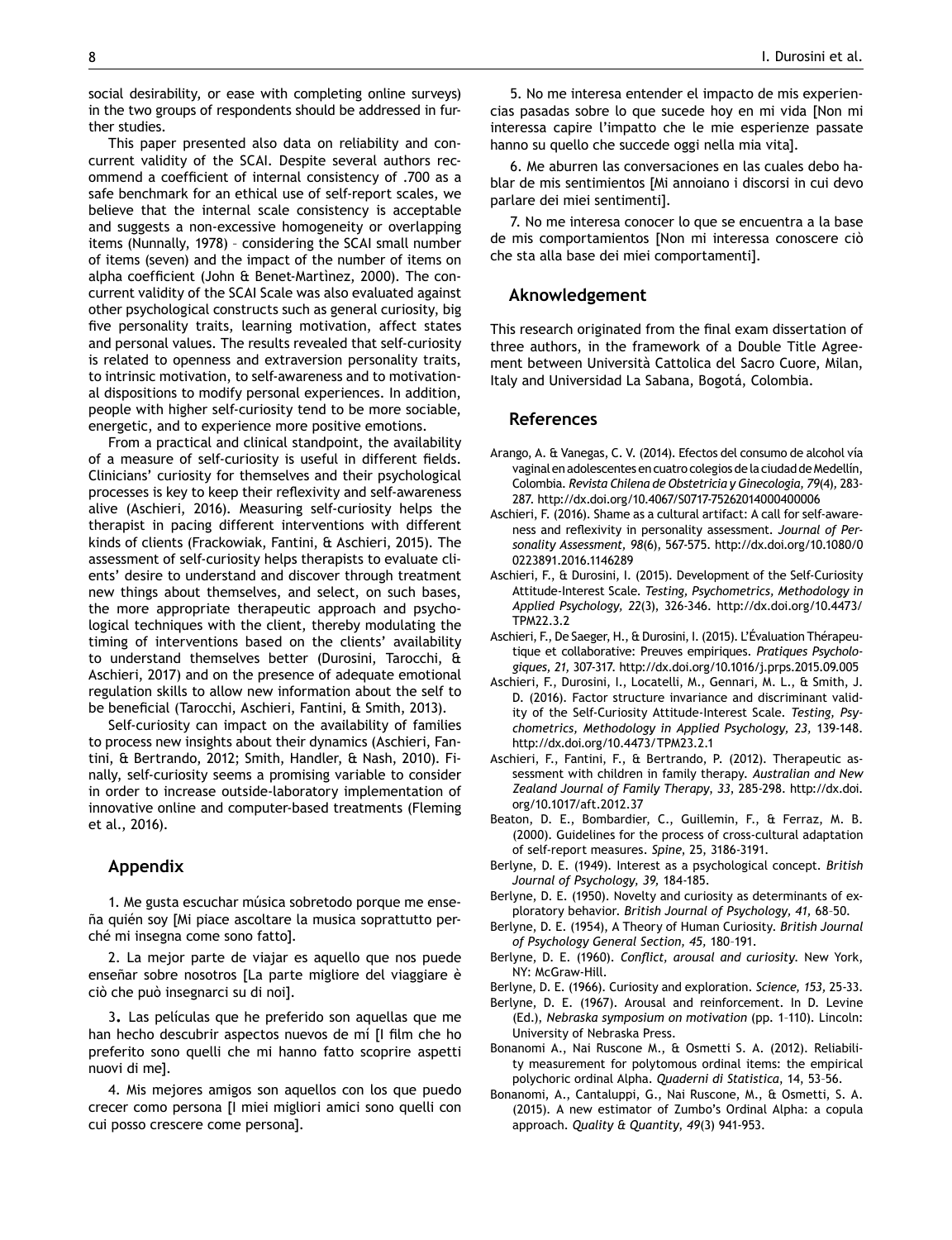- Cardaciotto, L., Herbert, J. D., Forman, E.M., Moitra, E., & Farrow, V. (2008). The assessment of present-moment awareness and acceptance: The Philadelphia Mindfulness Scale. *Assessment, 15,* 204-23. http://dx.doi.org/10.1177/1073191107311467
- Costa, P. T., & McCrae, R. R. (1989). *NEO PI/FFI manual supplement for use with the NEO Personality Inventory and the NEO-Five Factor Inventory.* Odessa: FL Psychological Assessment Resources.
- Costa, P. T., & McCrae, R. R. (1999). *Inventario NEO reducido de cinco factores (NEO-FFI): manual profesional.* Madrid, España: TEA Ediciones.
- Curran, P. J., West, S. G., & Finch, J. F. (1996). The robustness of test statistics to nonnormality and specification error in confirmatory factor analysis. *Psychological methods, 1*(1), 16-29
- Dember, W. N. (1956). Response by the rat to environmental change. *Journal of Comparative and Physiological Psychology, 49 (1),* 93–95. http://dx.doi.org/10.1037/h0045411
- Diener, E., Emmons, R., Larsen, R., & Griffin, S. (1985). The Satisfaction with Life Scale. *Journal of Personality Assessment, 49*(1), 71-75. doi: 10.1207/s15327752jpa4901\_ 13
- Durosini, I., Tarocchi, A., & Aschieri, F. (2017). Therapeutic assessment with a client with Persistent Complex Bereavement Disorder: A single- case time-series design. *Clinical Case Studies, 16*(4), 295-312. http://dx.doi.org/10.1177/1534650117693942
- Finn, S. E. (2007). *In our clients' shoes: Theory and techniques of therapeutic assessment.* Mahwah, NJ: Earlbaum.
- Fleming, T. M., de Beurs, D., Khazaal, Y., Gaggioli, A., Riva, G., Botella, C., … Riper, H. (2016). Maximizing the impact of e-Therapy and Serious Gaming: Time for a paradigm shift. *Frontiers in Psychiatry.* 7, 65. http://dx.doi.org/10.3389/fpsyt.2016.00065
- Fowler, H. (1966). *Curiosity and exploratory behavior.* New York, NY: Macmillan.
- Frackowiak, M., Fantini, F., & Aschieri, F. (2015). L'évaluation thérapeutique: description de quatre modèles. *Pratiques Psychologiques, 21*(4), 319-330. http://dx.doi.org/10.1016/j.prps.2015.09.006
- Gálvez-Nieto, J. L., Salvo, S., Pérez-Lucoc, R., Hederich, C., & Trizano-Hermosilla, I. (2017). Invarianza factorial del Cuestionario para Evaluar Clima Social del Centro Escolar en estudiantes chilenos y colombianos. *Revista Latinoamericana de Psicología, 49*(2), 119-127*.* http://dx.doi.org/10.1016/j.rlp.2016.09.003
- García, G. M. P., & Valdez, R. Á. (2017). Pros, contras, resilencia y motivaciones de consumo de alcohol y tabaco en jóvenes de preparatoria del sur de Sinaloa [Pros, Cons, Resilience and Motivation of alcohol consumption and snuff of the high school of south of Sinaloa]. *Revista Conjeturas Sociológicas*, *4*(11), 91-112.
- Giromini, L., Morese, R., Salatino, A., Di Girolamo, M., Viglione, D. J., & Zennaro, A. (2016). Rorschach Performance Assessment System (R-PAS) and vulnerability to stress: A preliminary study on electrodermal activity during stress. *Psychiatry research, 246*, 166-172.
- Giromini, L., Velotti, P., de Campora, G., Bonalume, L., & Cesare Zavattini, G. (2012). Cultural adaptation of the difficulties in emotion regulation scale: Reliability and validity of an Italian version. *Journal of Clinical Psychology, 68*(9), 989-1007.
- Gómez-Lugo, M., Espada, J. P., Morales, A., Marchal-Bertrand, L., Soler, F., & Vallejo-Medina, P. (2016). Adaptation, validation, reliability and factorial equivalence of the Rosenberg Self-Esteem Scale in Colombian and Spanish Population. *The Spanish Journal of Psychology, 19, 1-12.* http://dx.doi.org/10.1017/sjp.2016.67
- Harlow, H. F. (1950). Learning and satiation of response to intrinsically motivated complex puzzle performance by monkeys. *Journal of Comparative and Physiological Psychology, 40,* 289– 294. http://dx.doi.org/10.1037/h0058114
- Hebb, D. O. (1955). Drives and the C. N. S. (Conceptual Nervous System). *Psychological Review, 62,* 243–254. http://dx.doi. org/10.1037/h0041823
- John, O. P. & Benet-Martínez, V. (2000). Measurement, scale construction, and reliability. In H.T. Reis & C.M. Judd (Eds.), *Handbook of research methods in social and personality psychology* (pp. 339-369). New York, NY: Cambridge University Press.
- Kashdan, T. B., & Fincham, F. D. (2004). Facilitating curiosity: A social and self-regulatory perspective for scientifically based interventions. In P. A. Linley & S. Joseph (Ed.), *Positive psychology in practice (pp. 482-503).* New Jersey, NJ: Wiley.
- Leuba, C. (1955). Toward some integration of learning theories: The concept of optimal stimulation. *Psychological Reports, 1(1),* 27–33.
- Litman, J. A. (2005). Curiosity and the pleasures of learning: Wanting and liking new information. *Cognition and Emotion, 19*(6), 793-814. http://dx.doi.org/10.1080/02699930541000101
- Litman, J. A. (2008). Interest and deprivation factors of epistemic curiosity. *Personality and Individual Differences,* 44(7), 1585- 1595. http://dx.doi.org/10.1016/j.paid.2008.01.014
- Litman, J. A. & Jimerson, T. L. (2004). The measurement of curiosity as a feeling of deprivation. *Journal of Personality Assessment, 82*(2)*,* 147–157. http://dx.doi.org/10.1207/s15327752jpa8202\_3
- Litman, J. A., & Silvia, P. J. (2006). The latent structure of trait curiosity: Evidence for interest and deprivation curiosity dimensions. *Journal of Personality Assessment, 86*(3)*,* 318-328. http://dx.doi.org/10.1207/s15327752jpa8603\_07
- Loewenstein, G. (1994). The psychology of curiosity: A review and reinterpretation. *Psychological Bulletin, 116*(1), 75-98.
- Lopez, S. J., & Snyder, C. R. (Eds.). (2009). Oxford handbook of positive psychology (2nd ed.). New York, NY: Oxford University Press.
- Matsumoto, D. R. (Ed.). (2001). *The Handbook of Culture and Psychology.* Oxford University Press.
- Moriondo, M., De Palma, P., Medrano, L., & Murillo, P. (2012). Adaptación de la Escala de Afectividad Positiva y Negativa (PANAS) a la población de Adultos de la ciudad de Córdoba: análisis psicométricos preliminares. *Universitas Phychologica, 11*(1), 187-196.
- Nunnally, J. C. (1978). *Psychometric theory* (2nd ed.)*.* New York, NY: McGraw-Hill.
- Ruiz, P. G., Rosado, A. F. B., & Galisteo, R. P. R. (2015). Validación de la versión reducida del CECASDEP en usuarios de servicios deportivos. *Suma Psicológica, 22*(2), 78-85. http://dx.doi.org/10.1016/j.sumpsi.2015.08.001
- Sánchez, M. (2007). Identificacion de estrategias para la formación de investigadores de la escuela. *Studiositas, 2(2),* 20-29.
- Sánchez, R. O., Méndez, X., & Garber, J. (2009). La promoción de la curiosidad de los estudiantes para participar de un programa preventivo. *Anuario de Psicología Clínica y de la Salud*, 5, 29–39.
- Smith, J. D., Handler, L., & Nash, M. R. (2010). Therapeutic assessment for preadolescent boys with oppositional defiant disorder: A replicated single-case time-series design. *Psychological Assessment*, *22*, 593-602. http://dx.doi.org/10.1037/a0019697
- Soler, F., Gómez-Lugo, M., Espada, J. P., Morales, A., Sierra, J. C., Marchal-Bertrand, L., & Vallejo-Medina, P. (2016). Adaptation and validation of the Brief Sexuality Scale in Colombian and Spanish Populations. *International Journal of Psychology and Psychological Therapy, 16*(3), 343-356.
- Spielberger, C. D., & Starr, L. M. (1994). Curiosity and exploratory behavior. In H. F. O'Neil, Jr., & M. Drillings (Eds.). *Motivation: Theory and research* (pp. 221-243). Hillsdale, NJ: Lawrence Erlbaum.
- Stover, J, B., De la Iglesia, G., Rial Boubeta, A., & Fernández, M. (2012). Academic Motivation Scale: adaptation and psychometric analysis for high school and college students. *Psychology Research and Behavior Management, 5,* 71-83. http://dx.doi. org/10.2147/PRBM.S33188